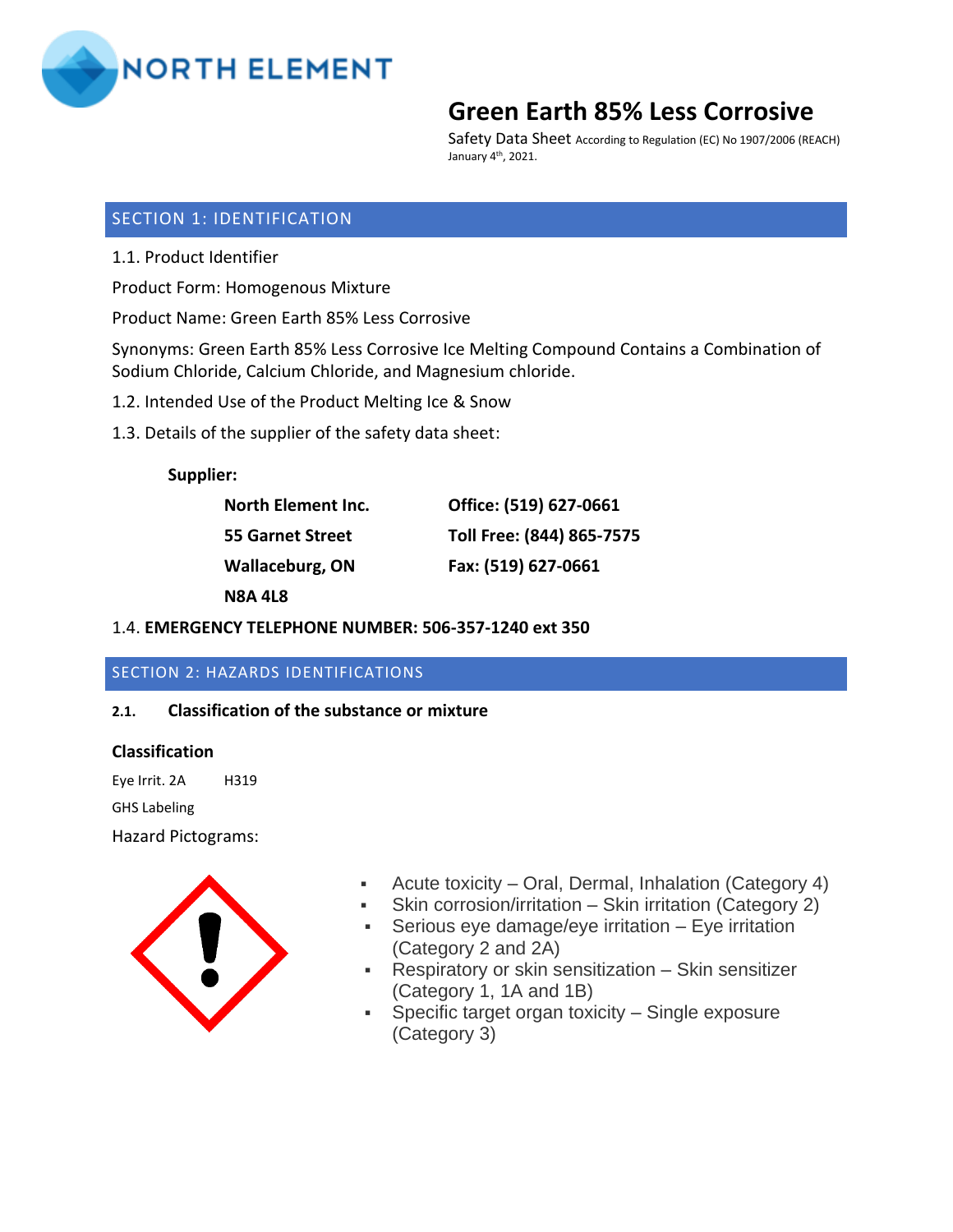

Safety Data Sheet According to Regulation (EC) No 1907/2006 (REACH) January 4th, 2021.

**2.3. Other Hazards:** Exposure may aggravate those with pre-existing eye, skin, or respiratory conditions. When heated to decomposition, emits irritating fumes. Corrosive to metals upon prolonged contact. Contact with water causes an exothermic heat reaction, which may cause significant temperature rise.

## SECTION 3: COMPOSITION/INFORMATION ON INGREDIENTS

**3.1. Substance**  Not applicable

#### **3.2. Mixture**

| <b>Name</b>            | <b>Product Identifier</b> | %              | <b>Classification</b>     |
|------------------------|---------------------------|----------------|---------------------------|
|                        |                           |                |                           |
| Sodium chloride        | (CAS No) 7647-14-5        | $90.0 - 97.0%$ | Not classified            |
|                        |                           |                |                           |
| Magnesium chloride     | (CAS No) 7786-30-3        | $.01 - 2.0%$   | Not classified            |
|                        |                           |                |                           |
| Calcium chloride,      | (CAS No) 10043-52-        |                | Acute Tox. 4 (Oral), H302 |
| Organic Rust Inhibitor | 4                         | $3.0 - 10.0\%$ | Eye Irrit. 2A, H319       |

## SECTION 4 : FIRST AID MEASURES

## **4.1. Description of First Aid Measures**

**First-aid Measures General**: If you feel unwell, seek medical advice.

**First-aid Measures After Inhalation**: Remove to fresh air if effects occur. Obtain medical attention if breathing difficulty persists.

**First-aid Measures After Skin Contact**: Remove contaminated clothing. Wash off in flowing water or shower. Seek medical attention if irritation persists. Wash contaminated clothing before reuse.

**First-aid Measures After Eye Contact**: Rinse continuously with water for several minutes. Seek medical attention if irritation develops or persists.

**First-aid Measures After Ingestion**: If swallowed and the person is conscious, immediately give substantial amounts of water. Get medical attention immediately.

**4.2. Most important symptoms and effects, both acute and delayed Symptoms/Injuries:**  Causes eye irritation.

**Symptoms After Inhalation:** May cause respiratory irritation.

**Symptoms After Skin Contact:** Skin contact with substantial amounts of dust may cause mechanical irritation.

**Symptoms After Eye Contact:** Causes eye irritation.

**Symptoms After Ingestion:** Ingestion is likely to be harmful or have adverse effects.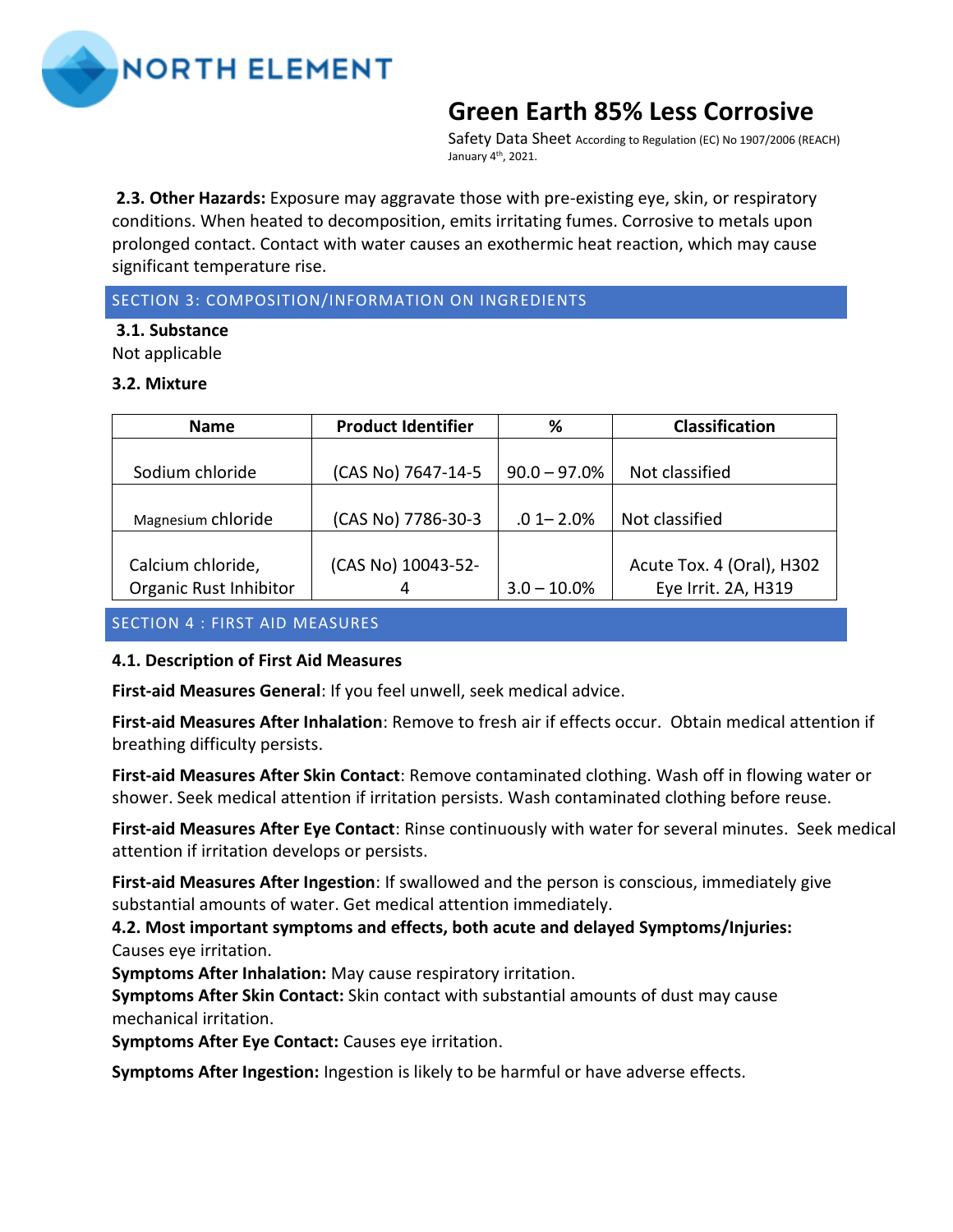

Safety Data Sheet According to Regulation (EC) No 1907/2006 (REACH) January 4th, 2021.

### SECTION 5: FIRE-FIGHTING MEASURES

### **5.1. Extinguishing Media Suitable**

**Extinguishing Media:** Use extinguishing media appropriate for surrounding fire.

**Unsuitable Extinguishing Media:** Do not use a heavy water stream. Use of heavy stream of water may spread fire.

#### **5.2. Special Hazards Arising from the Substance or Mixture**

**Fire Hazard:** Not considered flammable but may burn at elevated temperatures.

**Explosion Hazard:** Product is not explosive.

**Reactivity:** When heated to decomposition, emits irritating fumes.

#### **5.3. Advice for Firefighters**

**Precautionary Measures Fire:** Exercise caution when fighting any chemical fire.

**Firefighting Instructions:** Use water spray or fog for cooling exposed containers.

**Protection During Firefighting:** Do not enter fire area without proper protective equipment, including respiratory protection.

section 6: accidental release measures

## **6.1. Personal Precautions, Protective Equipment and Emergency Procedures**

**General Measures:** Avoid breathing (dust, fumes). Avoid all contact with skin, eyes, or clothing.

#### **6.1.1. For Non-Emergency Personnel**

**Protective Equipment:** Use appropriate personal protection equipment (PPE).

**Emergency Procedures:** Evacuate unnecessary personnel.

#### **6.1.2. For Emergency Responders**

**Protective Equipment:** Equip cleanup crew with proper protection.

**Emergency Procedures:** Ventilate area.

#### **6.2. Environmental Precautions**

Prevent entry to sewers and public waters. Avoid release to the environment.

#### **6.3. Methods and Material for Containment and Cleaning Up**

**For Containment:** Contain and collect as any solid.

**Methods for Cleaning Up:** Clear up spills immediately and dispose of waste safely. Recover the product by vacuuming, shoveling or sweeping. Contact competent authorities after a spill.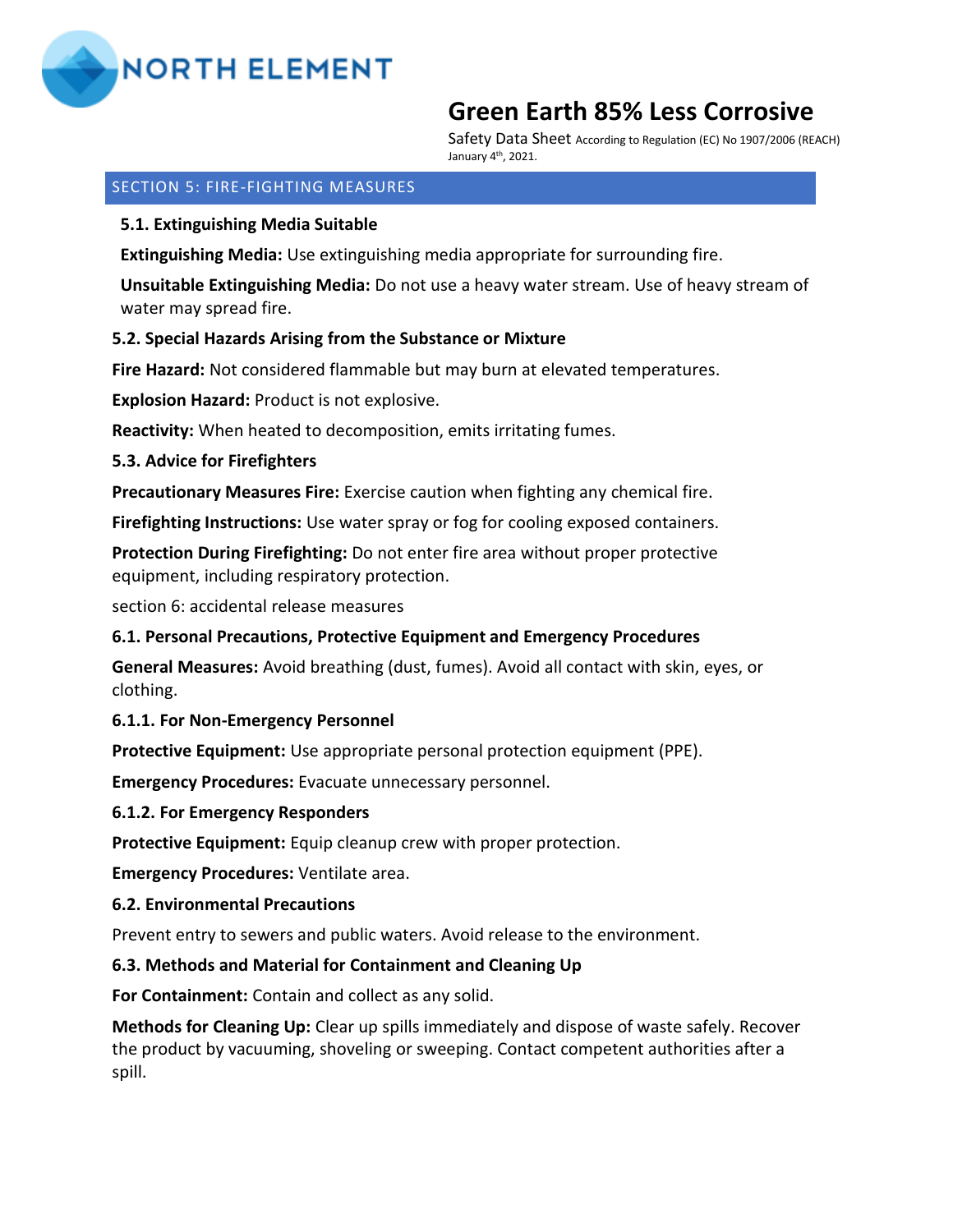

Safety Data Sheet According to Regulation (EC) No 1907/2006 (REACH) January 4th, 2021.

#### SECTION 7: HANDLING AND STORAGE

### **7.1. Precautions for Safe Handling**

**Additional Hazards When Processed:** When heated to decomposition, emits irritating

fumes.

Contact with water causes an exothermic heat reaction, which may cause significant

temperature rise.

**Precautions for Safe Handling:** Do not breathe vapors.

## **7.2. Conditions for Safe Storage, Including Any Incompatibilities**

**Technical Measures:** Comply with applicable regulations.

**Storage Conditions:** Store in a dry, cool and well-ventilated place. Keep container closed when not in use.

## **7.3. Specific End Use(s)** Melting Ice & Snow

## SECTION 8: EXPOSURE CONTROLS/PERSONAL PROTECTION

#### **8.1. Control Parameters**

No Occupational Exposure Limits (OELs) have been established for this product or its chemical components.

## **8.2. Exposure Controls**

Appropriate Engineering Controls: Emergency eye wash fountains and safety showers should be available in the immediate vicinity of any potential exposure. Ensure all national/local regulations are observed. Ensure adequate ventilation, especially in confined areas.

Personal Protective Equipment: Protective goggles, clothing and gloves



**Materials for Protective Cloth[ing:](http://www.flickr.com/photos/devnull/189017925/)** Chemicall[y resistant](https://commons.wikimedia.org/wiki/File:DIN_4844-2_D-M007.svg) material[s and](https://creativecommons.org/licenses/by-sa/3.0/) fabrics.

**Hand Protection:** Wear ch[emically re](https://creativecommons.org/licenses/by-nc-sa/2.0/)sistan[t prot](https://creativecommons.org/licenses/by-sa/3.0/)ective gloves.

**Eye Protection:** Chemical goggles or face shield.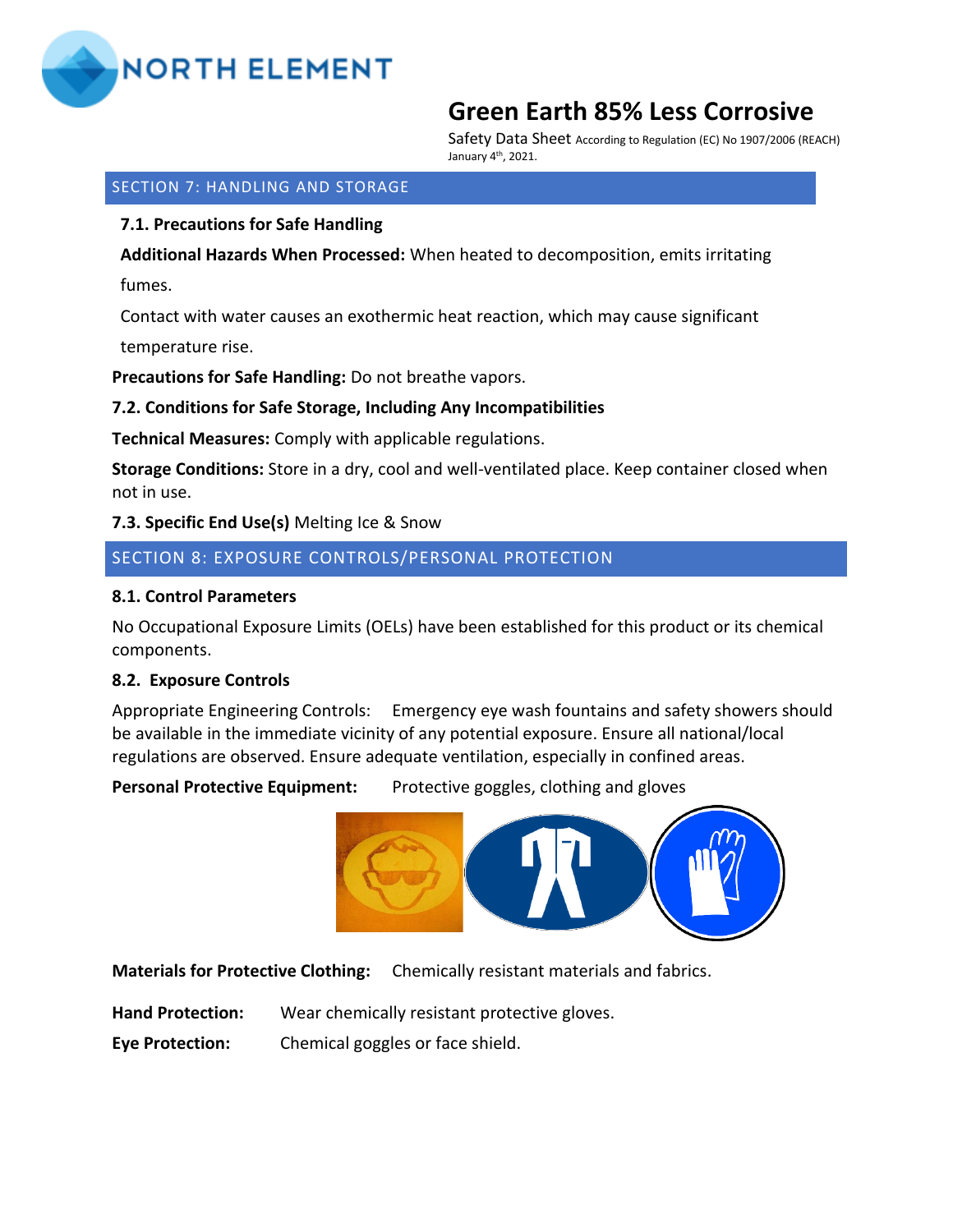

Safety Data Sheet According to Regulation (EC) No 1907/2006 (REACH) January 4th, 2021.

## SECTION 9: PHYSICAL AND CHEMICAL PROPERTIES

| 9.1. Information on<br><b>Basic Physical and</b> |                | Solid               |
|--------------------------------------------------|----------------|---------------------|
| <b>Chemical</b>                                  |                |                     |
| <b>Properties Physical</b>                       |                |                     |
| <b>State</b>                                     |                |                     |
| Appearance                                       |                | Pink or Purple      |
|                                                  |                | granules/pellets    |
| Odor                                             |                | <b>Minimal Odor</b> |
| <b>Odor Threshold</b>                            |                | No data available   |
| pH                                               |                | No data available   |
| <b>Evaporation rate</b>                          |                | No data available   |
| <b>Melting Point</b>                             |                | $-30^{\circ}$ C     |
| <b>Freezing Point</b>                            |                | No data available   |
| <b>Boiling Point</b>                             |                | 106°C               |
| <b>Flash Point</b>                               |                | No data available   |
| Auto-ignition                                    |                | No data available   |
| <b>Temperature</b>                               |                |                     |
| Decomposition                                    | $\ddot{\cdot}$ | No data available   |
| <b>Temperature</b>                               |                |                     |
| Flammability                                     |                | No data available   |
| (solid, gas)                                     |                |                     |
| <b>Vapor Pressure</b>                            |                | 14mm Hg @ 20C       |
| <b>Relative Vapor</b>                            |                | No data available   |
| Density at 20 °C                                 |                |                     |
| <b>Relative Density</b>                          |                | No data available   |
| <b>Bulk Density</b>                              |                | 1009                |
| <b>Solubility</b>                                |                | 26% @ 20°C          |
| <b>Partition</b>                                 |                | No data available   |
| coefficient: n-                                  |                |                     |
| octanol/water                                    |                |                     |
| <b>Viscosity</b>                                 | $\ddot{\cdot}$ | No data available   |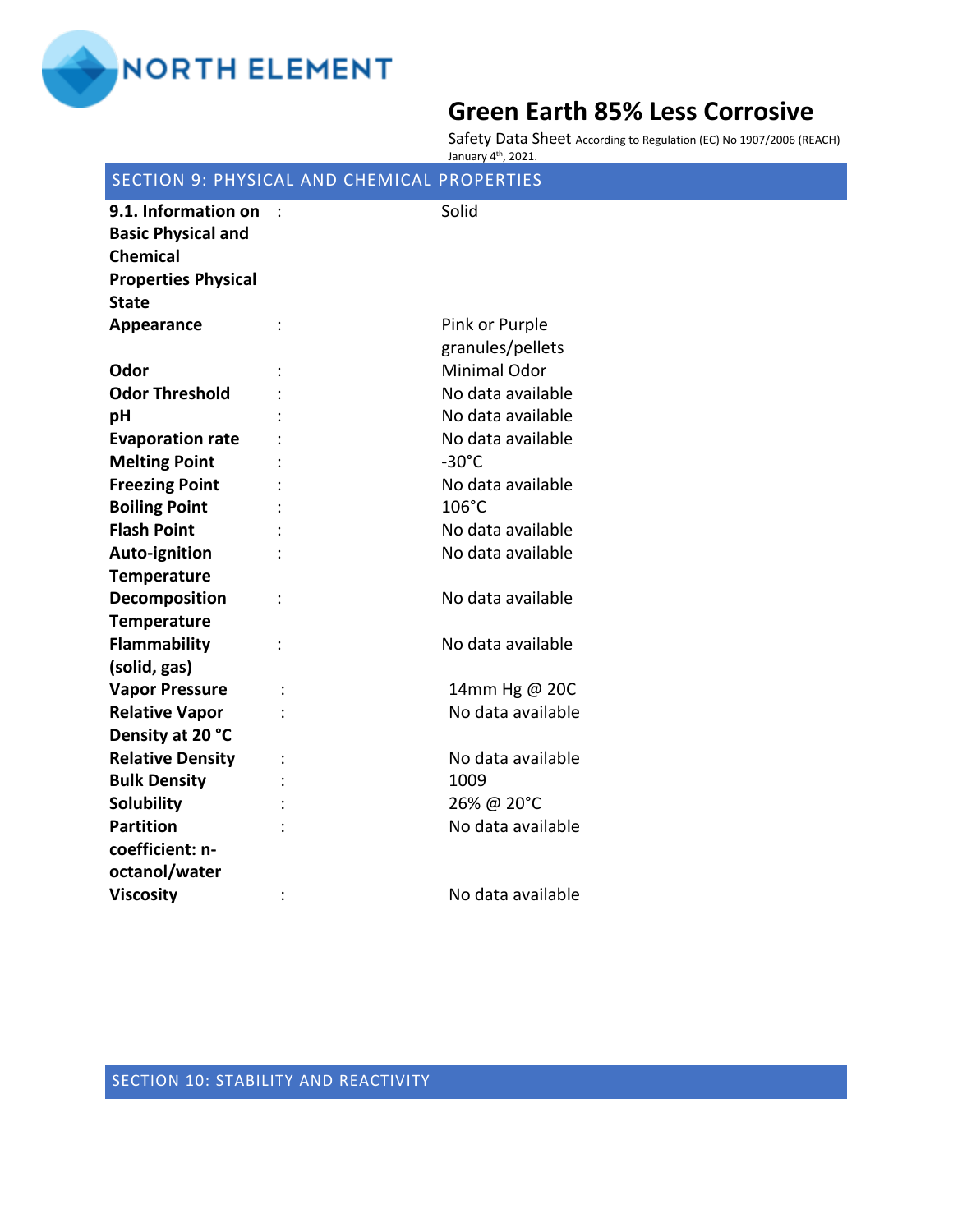

Safety Data Sheet According to Regulation (EC) No 1907/2006 (REACH) January 4th, 2021.

**10.1 Reactivity:** When heated to decomposition, emits irritating fumes.

**10.2 Chemical Stability:** Stable under normal conditions.

**10.3 Possibility of Hazardous Reactions:** Hazardous polymerization will not occur.

SECTION 11: TOXICOLOGICAL INFORMATION

11.1. Information on Toxicological Effects

Acute Toxicity: Not classified

| Sodium Chloride |            |
|-----------------|------------|
| LD50 Oral Rat   | /kg<br>4gm |

Magnesium Chloride

LD50 Oral Rat 3gm/kg

**Skin Corrosion/Irritation:** Not Classified

**Eye Damage/Irritation:** Can cause serious eye irritation

**Respiratory or skin Sensitization:** Not classified

**Symptoms/Injuries After Inhalation:** May cause respiratory irritation.

**Symptoms/Injuries After Skin Contact:** Skin contact with substantial amounts of dust may cause irritation.

**Symptoms/Injuries After Eye Contact:** Causes eye irritation.

SECTION 12: DISPOSAL CONSIDERATIONS

12.1. Waste treatment methods

**Waste Disposal Recommendations:** Dispose of waste material in accordance with all local, regional, national, and international regulations.